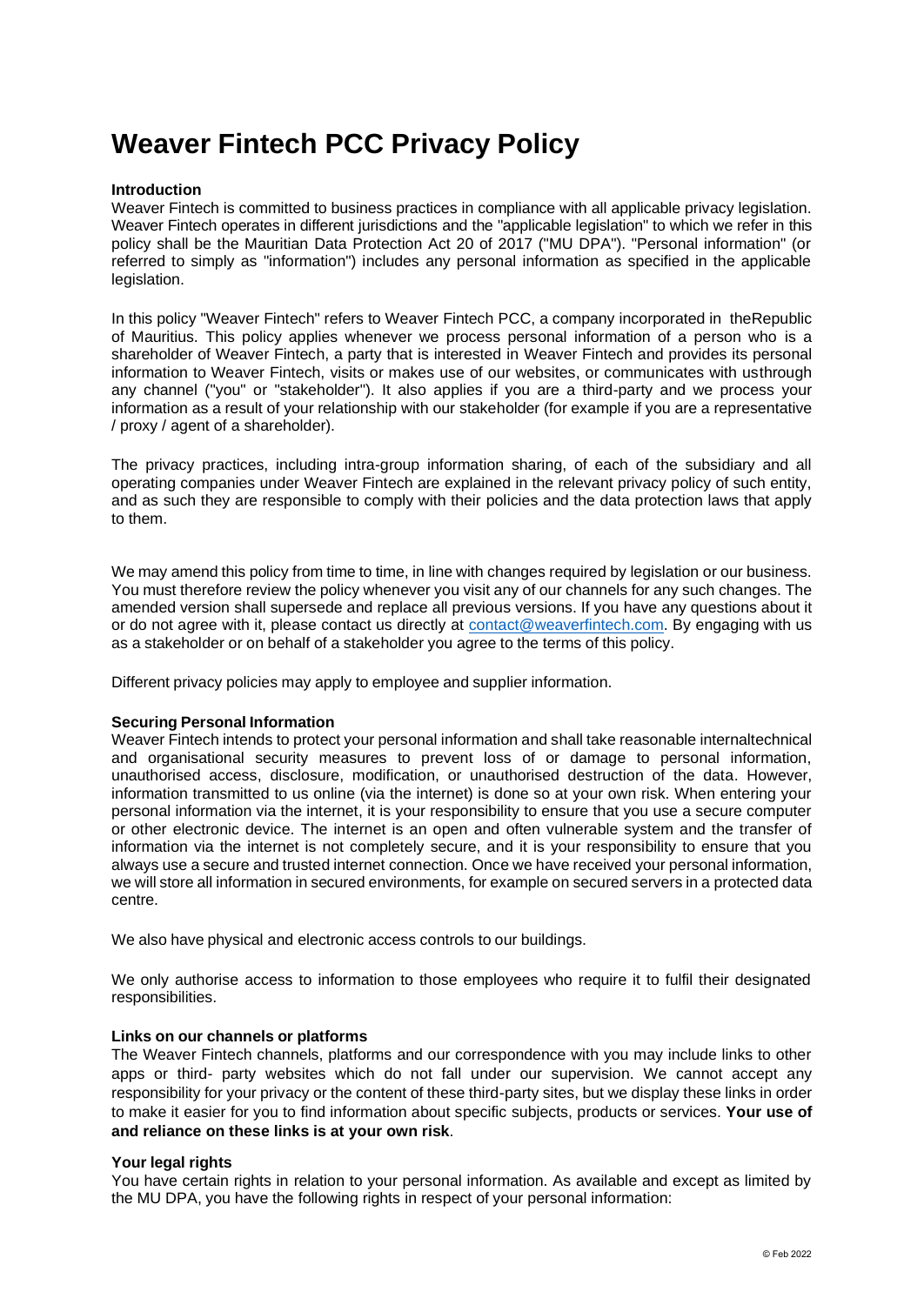- right of access: the right to be informed of and request access to the personal information that we process about you;
- right to rectification: you may request that your personal information be amended or updated where it is inaccurate or incomplete;
- right to erasure: the right to request that we delete your personal information, subject to applicable limitations and exceptions;
- right to restrict processing: you may request that we temporarily or permanently stop processing your personal information;
- right to object: you may object to us processing your personal information, including to object to your personal information being processed for direct marketing purposes or in terms of;
- right not to be subiect to automated decision-making: where a decision that has a legal or other significant effect is based solely on automated decision making, including profiling, you may, subject to certain exceptions, or request that your personal information not be processed in that manner.

Where you have previously provided consent for us to process your personal information, you may also withdraw your consent. However, we may continue to process or store your personal information if another legal justification exists for the processing or storage.

## **Quality and access to your information**

Quality: we want to ensure that your personal information is accurate and up to date. You may ask us to correct or remove any personal information that you think is inaccurate by sending us an email to [contact@weaverfintech.com.](mailto:governance@homechoiceinternational.com) Please also inform us promptly of any updates to your personal information.

Access: you have the right to request that we provide you with personal information that we hold about you. You must contact us directly to do so and send an email to [contact@weaverfintech.com. T](mailto:governance@homechoiceinternational.com)his request may be subject to an access to information request in terms of applicable laws and may require you to verify your identity, identify the rights you are wishing to exercise and pay a fee. The right to access your personal information may further be limited in terms of applicable law.

#### **Categories of information collected and processed**

- general personal information and contact details like name, ID numbers, address, contact numbers, email address, employment etc;
- demographic and similar information related to stakeholders;
- cookies and device information like browser settings, IP address, time of logging on etc;
- your views, opinions preferences; and
- consent records.

## **Collecting your information**

We collect information about you as follows:

- directly if you provide it to us through any communication with us or our agents and service providers;
- third party sources with whom we have contractual relationships to regulate the use of the information. These include the business affiliates and other companies within the Weaver Fintech group;
- public sources, including social media; and
- through cookies and similar technologies.

#### **How we use your personal information**

We typically use your information for the following purposes:

- perform in terms of any agreement with you;
- linking all information about you available within the Weaver Fintech group of companies to use it for legitimate business purposes, including but not limited to updating records, and contacting you about stakeholder relations;
- carry out, monitor and analyse our business operations;
- contact you as allowed for inlaw by email, SMS, letter, telephone or in any other way for marketing purposes, unless you tell us that you do not want to receive these marketing communications;
- audits and to identify or prevent fraud and money laundering;
- market research, data science, modelling, statistical and analytical purposes,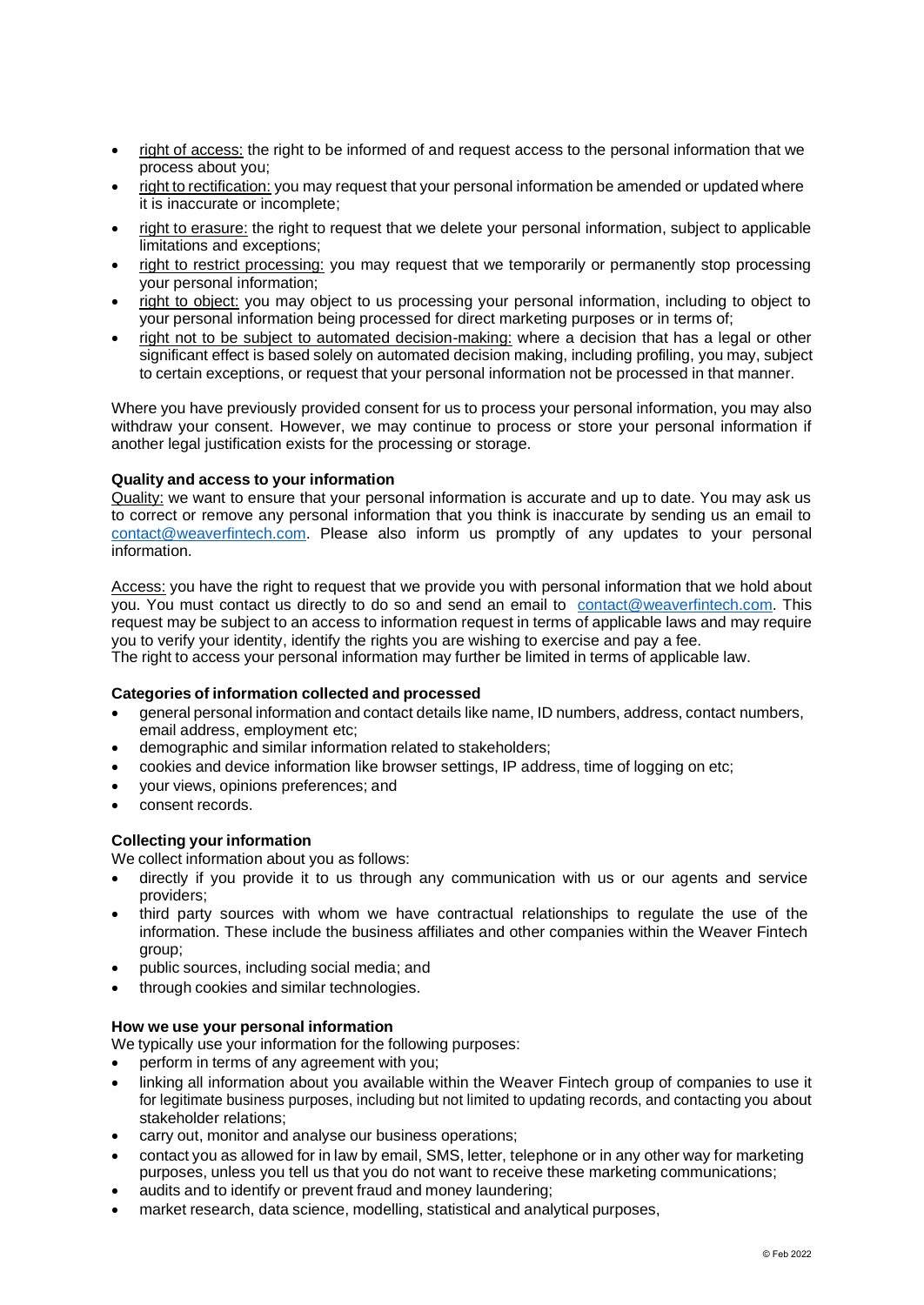- perform other administrative and operational processes including the testing of systems:
- trace you;
- comply with our regulatory or other legal obligations;
- share information as set out in this policy, including with other companies within the Weaver Fintech group;
- carry out any other reasonable business operation considering our legitimate business interests and our relationship with you; and
- your information may also be used for other purposes for which you give your permission or where the law allows us to use it.

We aim to only process personal information in a manner that is adequate, relevant and not excessive, considering our purposes of use.

#### **Direct Marketing**

If you qualify as our stakeholder or we obtained your details from you opting-in to our mailing list, we will market to you unless you opt out.

## **Personal information about children and special/sensitive personal information**

We will only process information about children with the consent of a competent person (someone like the parent or guardian) or if the applicable laws otherwise allow it.

We do not intend to use any 'special/sensitive personal information' as defined in the applicable legislation, and will only do so with your consent or as allowed in terms of applicable legislation.

#### **Cookies**

We make use of cookies on our website. When you use our website, we automatically receive and record information on our server logs from your browser. This information may include, amongst others, your location, IP address, cookie permissions and Google Analytics information. This is statistical data about browsing actions and patterns. We may also obtain information about your general internet usage through a cookie file which is stored on the hard drive of your computer. Cookies enable us to improve our website and services, estimate our audience size and usage patterns, store information about your preferences and recognise when you return to the website.

You can set your web browser to refuse cookies, but if you do this you may not be able to enjoy the full use of the website.

Please note that third parties may also use cookies, but we do not have access to, or control over them, and therefore cannot take responsibility for them.

#### **Information we share**

We will keep your personal information confidential and only share it for purposes set out in this policy or if you have consented thereto, or if we otherwise have a legal right or obligation to share it.

We have trusted relationships with various third-parties who provide services to us or on our behalf and who may process your personal information on our behalf. We will share information with them on a need-to-know basis and subject to a contract to maintain the security of your personal information and to use it for our specified purposes only. We may also share personal information with the companies within our group of companies and for regulatory and reporting purposes, as required by law or where we sell or transfer a portion of our business.

#### **Breach**

We will report any security breach to both the applicable regulatory bodies and the individuals or companies involved. If you want to report any concerns about our privacy practices or if you suspect any breach regarding your personal information, kindly notify us by sending an email to [contact@weaverfintech.com.](mailto:governance@homechoiceinternational.com)

#### **Right to object**

You may, on reasonable grounds, object to us using your Information. If you object, we will stop using your information, except if the law allows its continued use or retention.